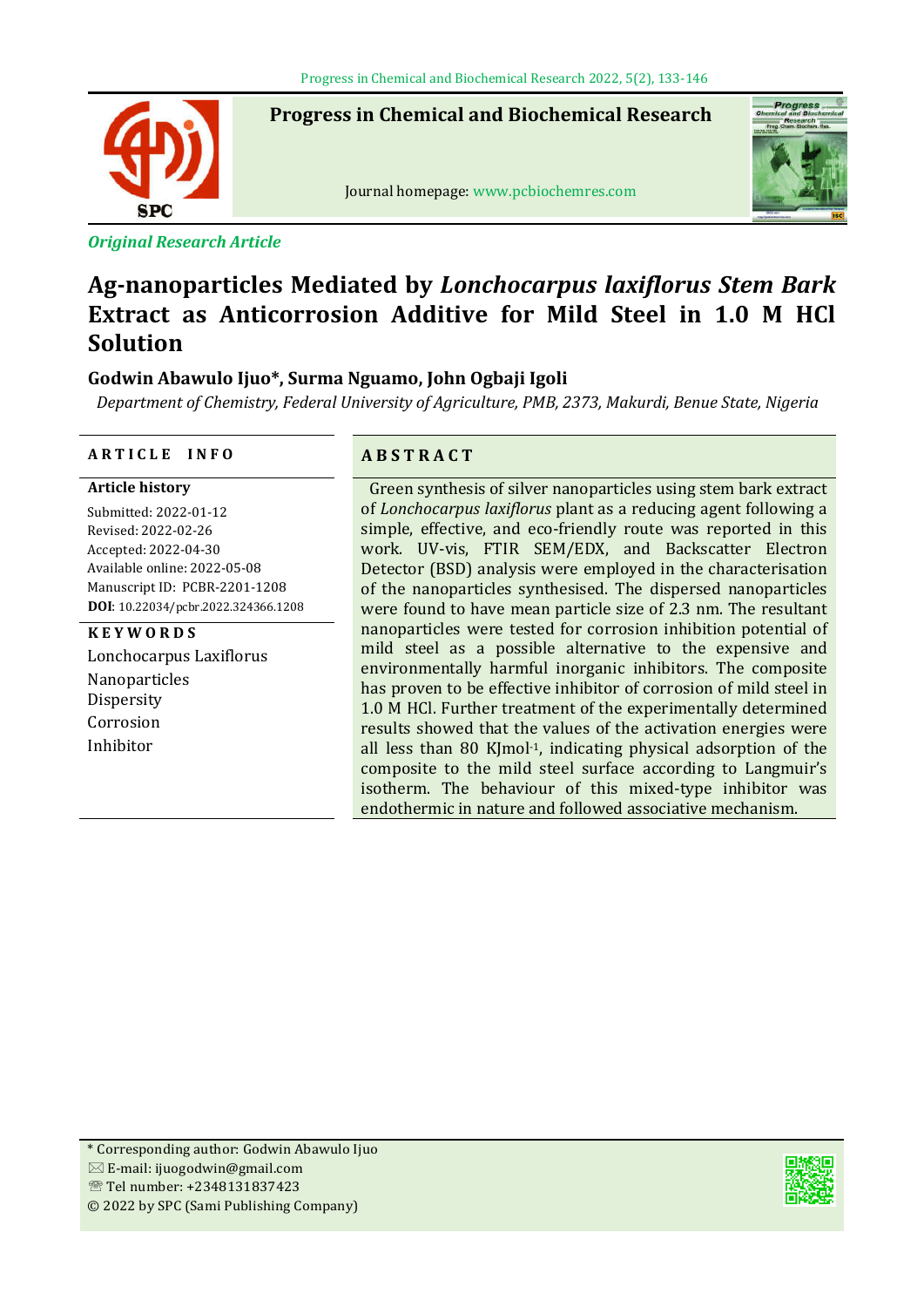### **G R A P H I C A L A B S T R A C T**



## **1. Introduction**

Metals in service are chemically unstable in an aggressive environment including air, airsaturated water, and sometimes air-free water at ambient temperatures, except gold. This implies the potential hostility of almost all environments in which metals are used. It is therefore largely dependent on the protective mechanisms for the successful application of metals in engineering and commercial purpose, which when overlooked, the metal becomes vulnerable to attack, resulting in break down, exhaustion, and corrosion [1-2].

Mild steel is one of the best preferred construction material for industries and many other areas, especially where strength, weight, thermal, and electrical requirements are primary technological considerations. Because of its mechanical properties, excellent thermal and electrical conductivity, availability, malleability, and ductility among others, it is highly endeared to users. However, it is highly prone to corrosion, especially when it comes in contact with aggressive solutions such as acids which are commonly used in several oilfield operations in pipelines; storage tanks, etc. [2-3]. This action generally makes metallic components susceptible to corrosion during industrial processes. The appropriate corrosion control mechanism should be adopted to minimize corrosion of the industrial equipment and facilities. Without proactive solution to corrosion, metal damage or deterioration often occurs after it has been implemented into service. Correcting unanticipated corrosion during the operational phase of the lifecycle is both probable and can be very costly, except replacing troubled components or structures at great expense [4] Report has it that average of \$765 million is lose annually to corrosion of oil pipelines by the oil and gas industry in Nigeria alone, with chemical treatment as the most expensive cost contribution of 81 % of the entire cost, while coating gulps the balanced 19 % cost of prevention. For the contribution of corrosion maintenance methods, 60 % goes for repairs while 40 % for replacement [5]. Worst still is the fact that some chemical substances used in this control of corrosion are not eco-friendly and poses adverse effect to man and his environment. Plant extracts as corrosion inhibitor remains the cheapest, the eco-friendliest, more readily available, and renewable alternative to the several methods of corrosion control and prevention such as material selection, coating, cathodic protection, etc. [6-7].

Nanotechnology has many exciting applications with its unique advances and may be easily merged with the other technologies with some modifications. The use of nanostructured materials has provided an increased surface area for higher reaction rate which has been exploited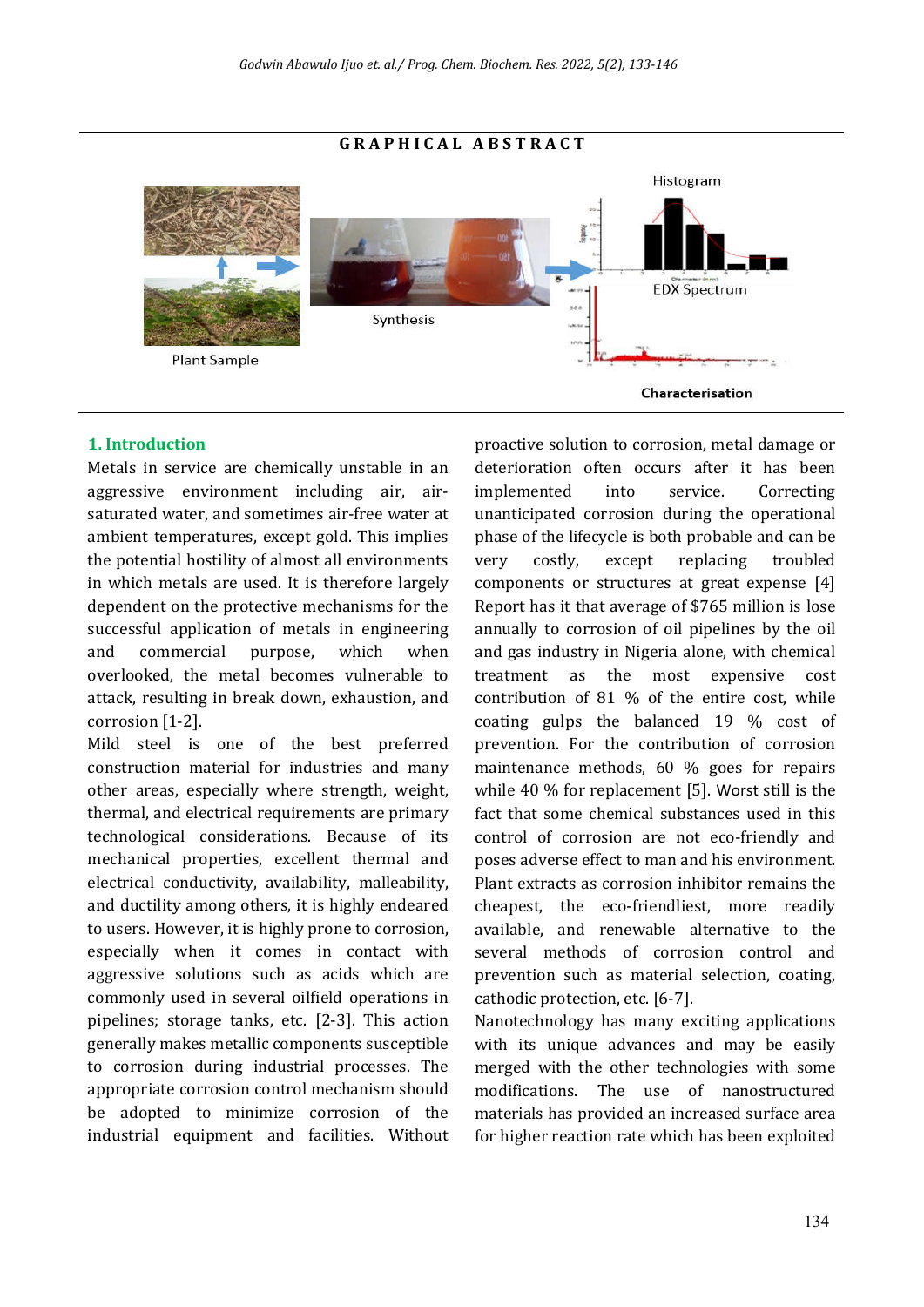in various fields like agriculture, environment, biotechnology, medicine, drug delivery textile, food, and energy [8].

Nano-materials are known to have the ability to form self-assembled films on the metal surfaces, and have thus attracted tremendous interest not only as corrosion inhibitor, but also in science, in general. Silver nanoparticles have found wide application as corrosion inhibitor due to their high reactivity towards aqueous acidic solution [9]. In recent times, composites formed between nanoparticles and organic molecules have been reported to be effective in inhibiting corrosion of mild steel in acidic environments [10-13].

*Lonchocarpus laxiflorus* is a species of legume in the Fabaceae family. It is called folahi in Hausa and uhia in Igede. The tree grows to 4–8 meters in height, has grey or yellowish bark and compound leaves. The new leaves are accompanied by purple flowers on multibranched pinnacles. The fruit is glabrous paper pod, usually containing one seed. *Lochocarpus laxiflorus* is widely distributed in West Africa, Central Africa, the African Great lakes, and North Africa. It is found in savannah woodlands and dry forested areas, particularly fringing forest near water sources. It is used across its range for traditional medicine [14]. There are very few literatures on plant extracts-nanoparticles composite used as corrosion inhibitor. In recent times, composites formed between nanoparticles and organic molecules (polymers) have been reported to be effective in inhibiting corrosion of mild steel in acidic environments. However, to the best of my knowledge there is no report on *lonchocarpus laxiflorus* extracts-nanoparticles composite used as corrosion. This has therefore necessitated thoughts for research along these lines.

## **2. Materials and Methods**

## **2.1. Collection of plants**

The stem barks of *Lonchocarpus laxiflorus* (LL) specimen were collected in Benue State, and were identified at Botany Department, Federal University of Agriculture Makurdi, Nigeria.

## **2.2. Preparation of Plant Extracts**

The fresh stem barks were air dried for six weeks, then blended into fine powder and the samples stored in a polyethylene bag for extraction. N-hexane was first used to extract 100 g of the ine powdered samples at room temperature by macerating for 72 h. After filtration with whatman filter paper No. 1 using a vacuum pump, the residue was subsequently re-extracted with ethyl acetate and with methanol, respectively and they were macerated for 72 hours in each of the solvents. All the solvents used, though analytical grade, were redistilled once before use. The solvents were completely removed using rotary evaporator, leaving dry extracts, which were stored in dark bottles at 5 °C until usage.

## **2.3.** *Lonchocarpus laxiflorus* **extract-silver nanoparticles (LLE-AgNPs) Synthesis**

The procedure for the synthesis of LLE-AgNPs was similar to those reported by Shameli *et al*. (2012) [15]. This synthesis was carried out based on the principle that silver nitrate solution can be reduced using plant extracts as a reducing agent. To this end, 100 mL de-ionized water was added to 1 g of the plant extract and the mixture was stirred vigorous for 1 h. This was followed by adding 100 mL of 1 mM  $AgNO<sub>3</sub>$  and mixed at 25 °C for 48 h. Colour change was observed for the period of the synthesis. After centrifuging to separate the products using centrifuge, the supernatant was discarded and the pellets were collected and stored.

## **2.4. Gravimetric measurement**

The 2 x 3 cm dimension mild steel coupon were brushed with silicon carbide abrasive paper, followed by degreasing with acetone, then rinsed with distilled water and weighed. This was immediately followed by the immersion of the pre-weighed mild steel coupons in 200 mL of 1.0 M HCl. Tests were carried out at 303, 313, 323,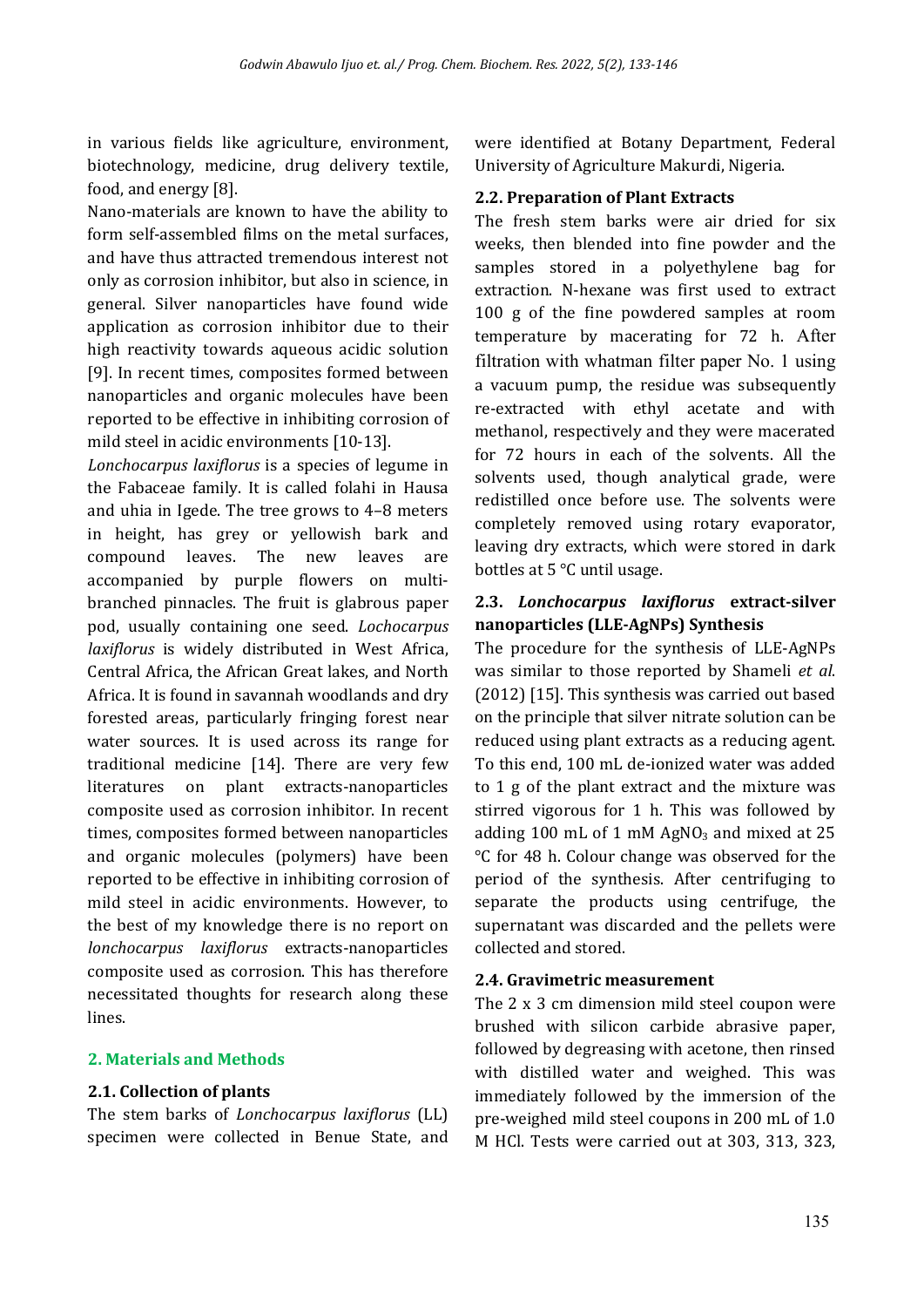and 333 K, respectively for 3 hours of immersion using 100 ppm, 300 ppm, and 500 ppm LLE-AgNPs in order to investigate the effect of temperature. The difference between the initial weights and the final weight of the coupon at a given time was taken to be the weight loss. All tests were run in duplicate. The inhibition efficiency (%IE) and corrosion rate of mild steel were calculated from the weight loss results, according to equation 1 [16].

$$
IE_{\exp} = \left(1 - \frac{W_{(1)}}{W_{(0)}}\right) x 100\tag{1}
$$

In which,  $W_{(0)}$  is the weight loss of the mild steel without inhibitor and  $W_{(1)}$  is the weight loss of mild steel with inhibitor.

$$
CR\left(gh^{-1}cm^{-2}\right) = \frac{\Delta W}{At}
$$
 (2)

## **2.5. Potentiodynamic Polarization Study (PDP)**

The mild steel was used as working electrode was automatically polarized from -300 mV to 300 mV with a scanning rate of 1 mV/s. The points to corrosion potential Ecorr were extrapolated to obtain corrosion current density (icorr). The inhibition efficiency (%IE) was obtained from Equation 3.

$$
\%IE = \frac{I_{corr(i)} - I_{corr(f)}}{I_{corr(i)}} \times 100 \tag{3}
$$

In which,  $I_{corr(f)}$  and  $I_{corr(f)}$  are the corrosion current densities of MS with and without the inhibitor, respectively.

## **2.6. Surface morphologies and elemental composition**

The surface morphologies and elemental compositions of LLE-AgNPs were investigated using a UV-visible spectrophotometer, Scanning Electron Microscopy (SEM)/Energy Dispersive Xray Analysis (EDX), Backscatter electron Detector (BSD) analysis, and Transformed Infrared (FTIR) Spectroscopy. The FTIR of the LLE-AgNPs and that of the corrosion was carried out using FTIR-8400S at 303 K.

## **3. Results and Discussion**

## **3.1. Synthesis and characterization**

The Ag+ reduction was confirmed by the apparent change in color of the reaction mixture from pale to yellowish brown (**Figure 1)**. The excitation of Surface Plasmon vibration in silver nanoparticles has been reported to be responsible for such change in color [17].



**Figure 1.** Observed colour change after 48 hours

UV analysis showed a peak at 416 nm (**Figure 2**) that suggested the presence of AgNPs due to surface plasmon resonance [18]. The previous studies suggest that smaller particles of sizes ranging from 5-10 nm absorb UV/Vis light near 420 nm [19]. Less single surface plasmon resonance possessed by smaller nanoparticles

are said to result in blue shift [20-21]. This suggests from  $\lambda_{\text{max}}$  at 416 nm that the synthesized LLE-AgNPs have small sizes, less than 20 nm. SEM images (**Figure 3**) also supported this argument. LLE-AgNPs were mostly poly-dispersed quasi-spherical in shape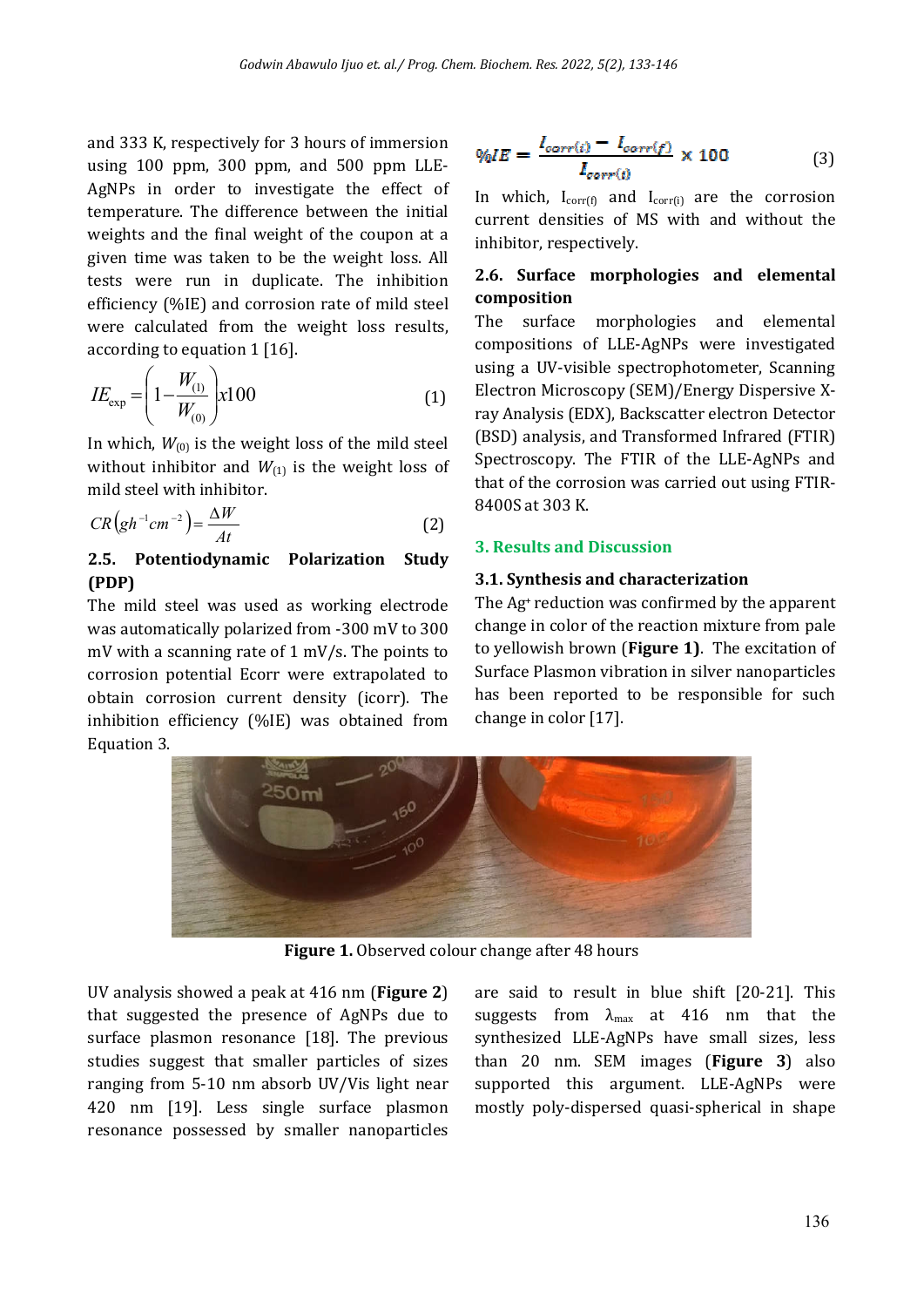

**Figure 2.** UV-Vis absorption spectrum images for LLE-AgNPs

The mean size (Xc) was revealed to be 2.3 nm, width (w) to be 0.9, Area (A) to be 34.9, and the offset (y0) to be 3.2 as shown in the histogram plot of the SEM analysis in **Figure 3**, with dispersity of 5.68%, implying none uniformity of the nanoparticles sizes. The nanoparticles are therefore colloidal crystals. According to Law and Kelton 1991 [22], simulation shows that such dispersed nanoparticles will require higher compressions to freeze the suspension and that crystallization is suppressed in suspension. This is attributable to thermodynamic factors. Further mapping of the inter-dispersion of LL-AgNPs using Backscatter electron detector (BSD) analysis (**Figure 6),** shows no clear particle aggregation in the cross sections of the composites, indicating that the LL-AgNPs were well dispersed, a result similar to that reported by Benhabiles *et al*. [23].

The EDX analysis shows visible peaks as shown in **Figure 4,** confirming the presence of carbon, nitrogen, oxygen, silver and magnesium elements in the sample.



**Figure 3**. SEM Images showing the surface morphology for LL-AgNPs



**Figure 4.** EDX characteristic spectrum obtained for LLE-AgNPs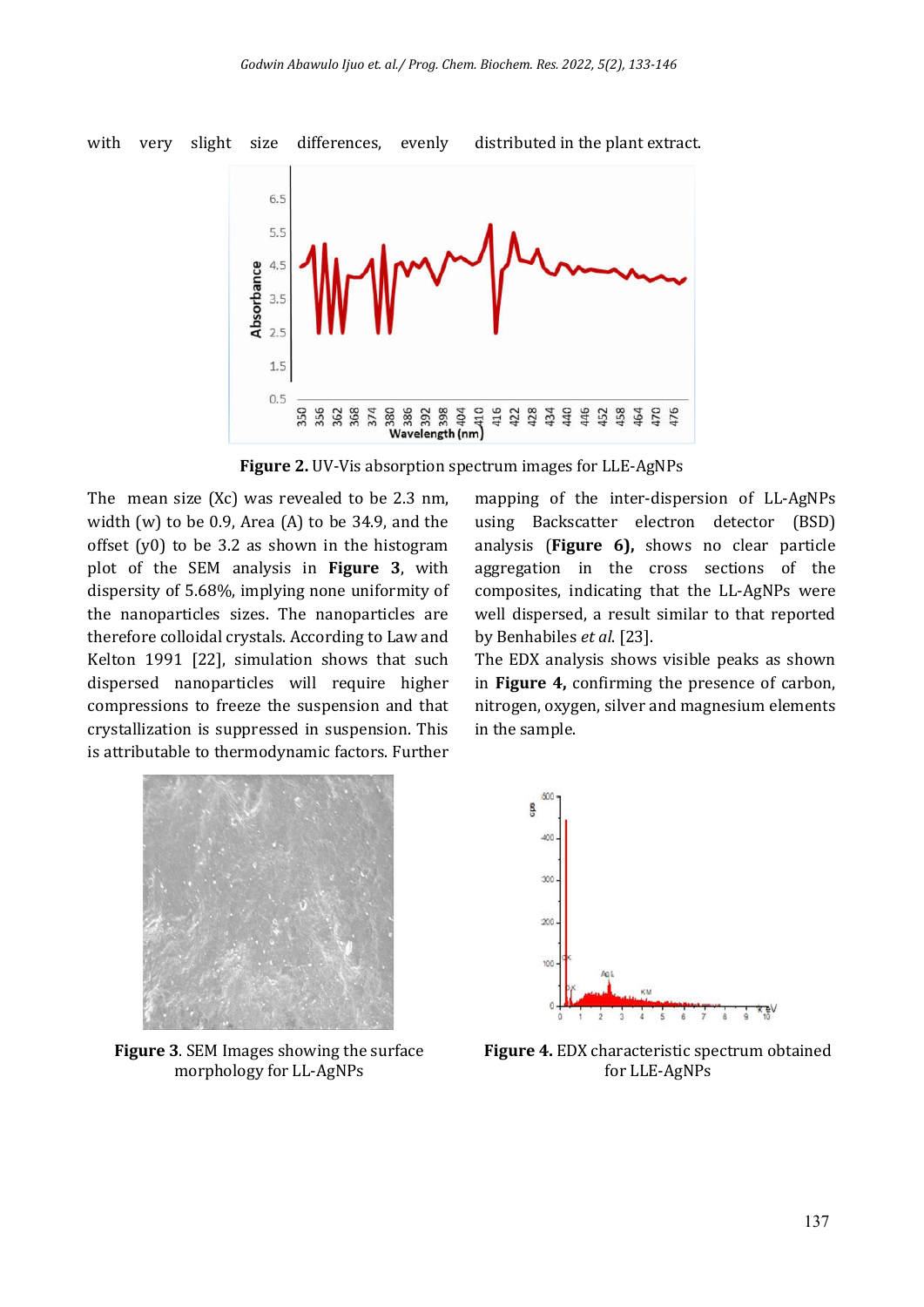

**Figure 5.** Histogram plot from the EDX spectrum for LLE-AgNPs



**Figure 6.** SEM-BSD (backscatter electron detector) pictures for LL-AgNPs distribution





The band at 3213 corresponds to N-H amide, 2929 is due to O-H of carboxylic acid. The bands between 1684-1446 are attributed to C=C aromatic stretching vibration. 1282-1200 corresponds to C-O ester Sp2, while the bands at 1159, 1110, 1028, and 745 are due to C-N amine, C-O alcohol, C-O esters Sp3, and C-Cl alkylhalides vibrations, respectively. It can be inferred that the reducing and stabilizing agents are the hydroxyl and carbonyl groups presented in the sample [24].

#### **3.2. Corrosion Inhibition Studies**

To assess the effect of temperature change on the inhibitive effect of LLE-AgNPs, weight loss

measurements were undertaken for 3 hours immersion periods at 303K, 313K, 323K, and 333 K, for blank, 100 ppm, 300 ppm, and 500 ppm concentration of the composite. Both **Figure 8** and **Figure 9** display the results obtained. The inhibition efficiency increased with increase of the inhibitor concentration, but decreased with increase in temperature (**Table 1**). The variation in inhibition efficiency with increasing temperature is a pointer to the physisorptive nature of the composite to the surface of the metal [25].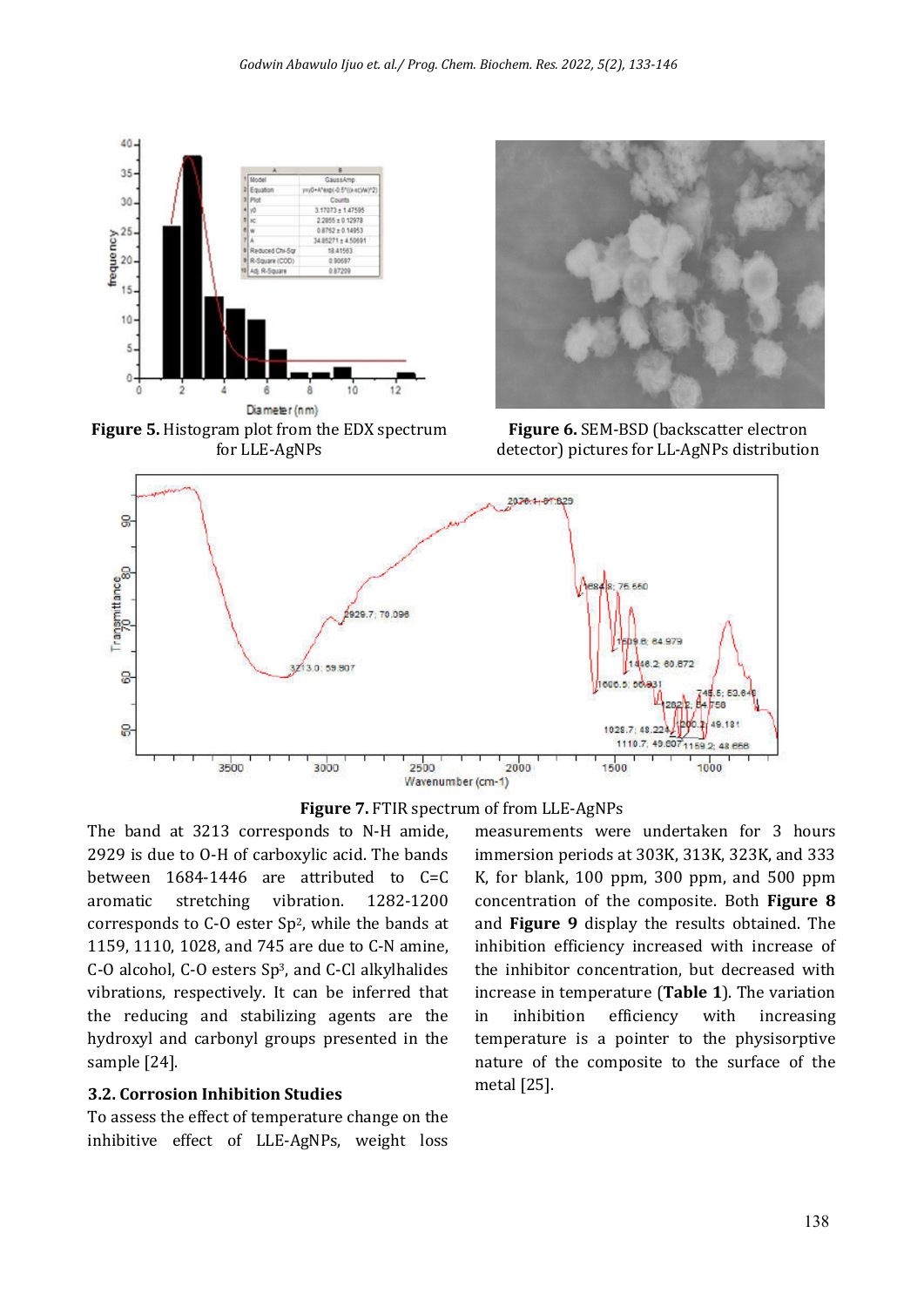| <b>Table 1.</b> Inhibition Efficiency (%IE) and Degree of Surface Coverage ( $\Theta$ ) on mild steel in 1.0 M HCl in |  |
|-----------------------------------------------------------------------------------------------------------------------|--|
| the presence of LLE-AgNPs at various temperatures (K)                                                                 |  |

|              | $\cdot$                               |       |                                                     |       |
|--------------|---------------------------------------|-------|-----------------------------------------------------|-------|
|              |                                       |       | Inhibition Efficiency at different temperatures (K) |       |
| System (ppm) | 303                                   | 313   | 323                                                 | 333   |
| 100          | 74.96                                 | 58.12 | 57.02                                               | 43.94 |
| 300          | 77.22                                 | 60.82 | 60.04                                               | 55.66 |
| 500          | 80.90                                 | 66.00 | 61.76                                               | 60.43 |
| System (ppm) | Degree of Surface Coverage $(\theta)$ |       |                                                     |       |
| 100          | 0.75                                  | 0.58  | 0.57                                                | 0.44  |
| 300          | 0.77                                  | 0.61  | 0.60                                                | 0.56  |
| 500          | 0.81                                  | 0.66  | 0.62                                                | 0.60  |
|              |                                       |       |                                                     |       |



**Figure 8.** Effect of temperature (K) on corrosion inhibition eficiency (%IE) of mild steel in 1.0 M HCl in the presence of LLE-AgNPs

### **3.3. Polarization measurements**

**Figure 9** illutstrates the polarization curve of the system, while inhibition efficiencies were calculated from equation 3. The corrosion current density significantly reduced at the introduction of LLE-AgNPs to the test solution, resulting in the displacement of corrosion potential in both anodic and cathodic direction. This result suggests that LLE-AgNPs were adsorbed on the coupon surface to form an inhibitor layer which resulted in the reduction of the corrosion rate, meaning that any inhibition effect will be inhibitor concentration dependent. LLE-AgNPs can therefore be considered as a mixed type inhibitor, but more pronounced impact on the cathodic reaction [26].

Extrapolation of the Tafel slopes gave the electrochemical parameters shown in **Table 2**. The corrosion rate was observed to have significantly reduced at inverse proportion to the concentration of the inhibitor. This is because more of the molecule was adsorbed on the metal surface and the corrosion prevention barrier became denser, preventing the mild steel exposure to the aggressive environment, thereby inhibiting the corrosion rate [27-28]. Corrosion inhibition efficiencies reached as high as 96.44 % with the 500 ppm LLE-AgNPs concentration, when compared with the blank coupon, a trend were consistent with the results obtained from the gravimetric analysis.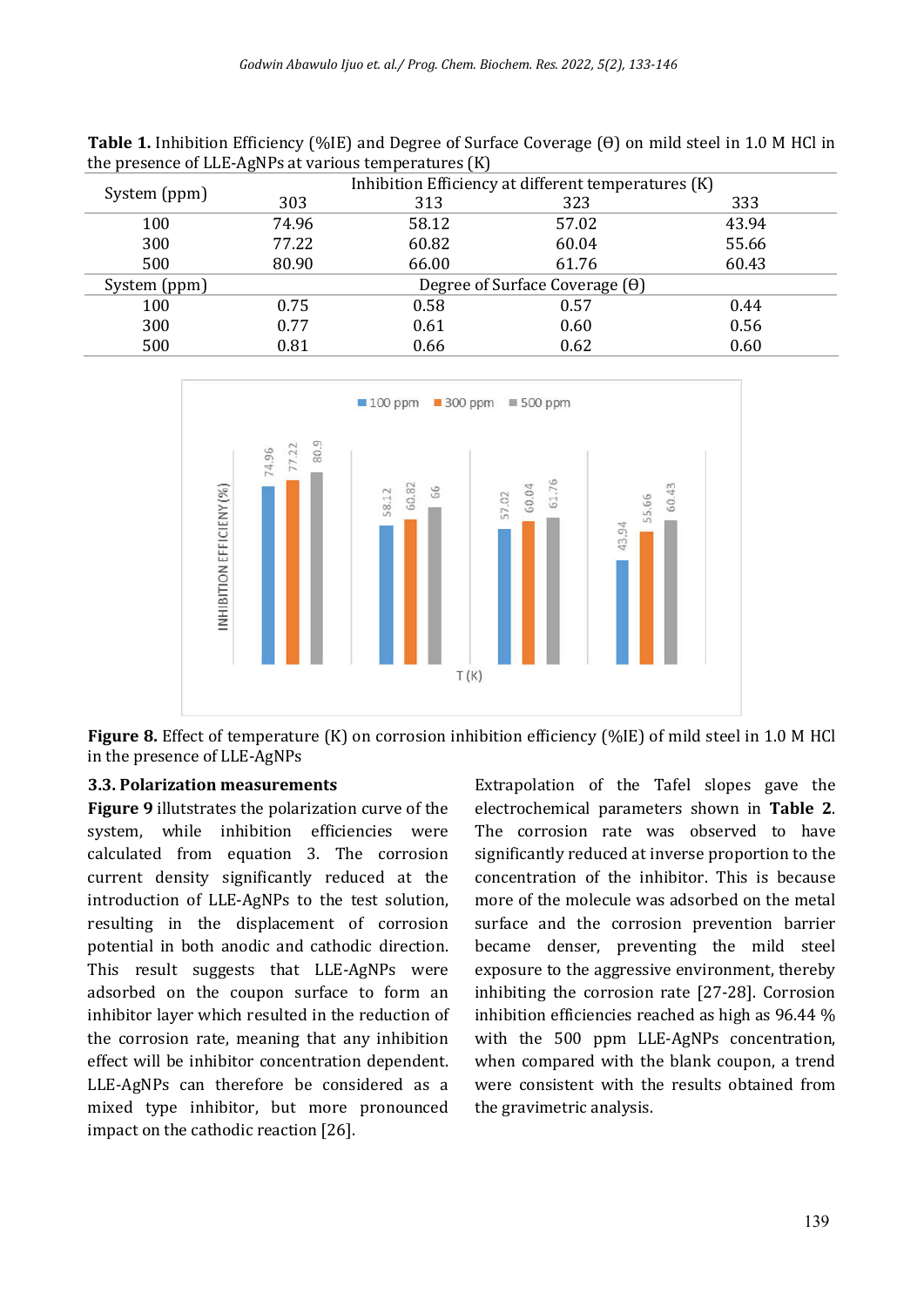

**Figure 9.** Tafel plot for mild steel in 1.0 M HCl in the absence and presence of LLE-AgNPs

| Table 2. Tafel parameters for mild steel in 1.0 M HCl in the absence and presence of LLE-AgNPs. |            |                |           |                  |           |                          |
|-------------------------------------------------------------------------------------------------|------------|----------------|-----------|------------------|-----------|--------------------------|
| System                                                                                          | Ecorr      | jcorr          | Bа        | ßс               | CR        | %IE                      |
| (ppm)                                                                                           | (mV)       | $(\mu A/cm^2)$ | V/dec     | $(V/\text{dec})$ | (mm/year) |                          |
| Blank                                                                                           | $-1577.20$ | 1404.80        | $-163.33$ | 63.46            | 16.32     | $\overline{\phantom{a}}$ |
| 100                                                                                             | $-935.66$  | 607.25         | $-100.47$ | 59.66            | 7.056     | 55.77                    |
| 300                                                                                             | $-844.96$  | 83.96          | $-47.97$  | 34.63            | 1.078     | 93.40                    |
| 500                                                                                             | $-795.27$  | 49.90          | $-19.69$  | 25.45            | 0.580     | 96.44                    |

#### **3.4. Kinetic and Thermodynamic Studies**

As depicted in **Figure 10**, the corrosion rate of mild steel coupons in 1.0 M HCl decreased with increasing concentration of LLE-AgNPs, but increased with rise in temperature. This decrease in corrosion rate with rise in concentration suggests an increase in the fraction of the mild steel covered by the adsorbed constituent of the composite, providing a barrier that prevented further corrosion, a deduction that is corroborated by the increase in the values of the degree of surface coverage shown in **Table 1** [29]. This trend is a consequence of the physical adsorption (physisorption) of the LLE-AgNPs molecules onto the corroding metal surface. As the temperature is raised, there is a decline in the amount of the inhibitor molecules adsorbed causing their partial desorption and increased corrosion rate [30].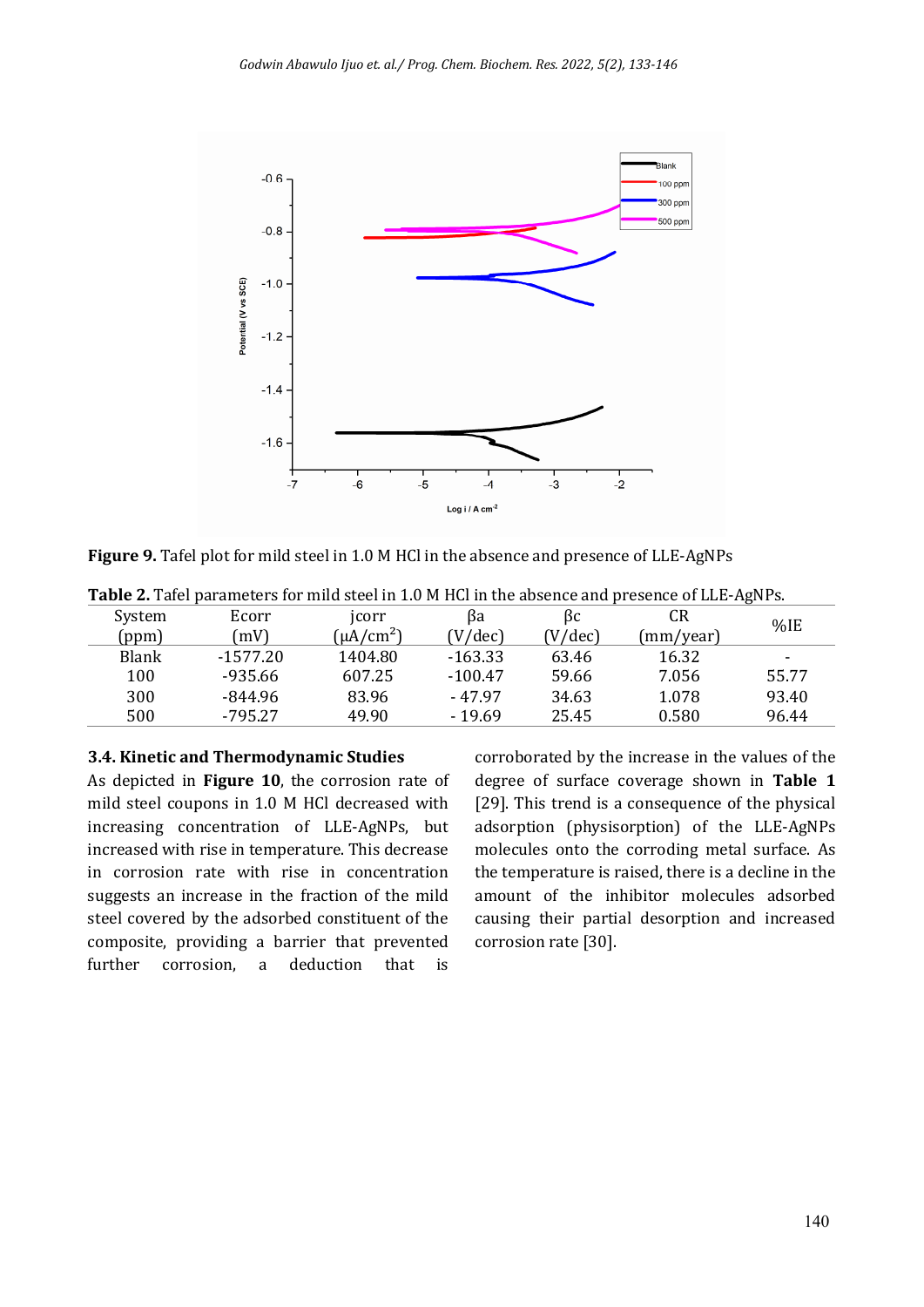

**Figure 10.** Dependence of corrosion rate of mild steel in 1.0 M HCl on temperature (K) in the absence and presence of LLE-AgNPs

Metal corrosion in aggressive solution requires a minimum energy input for which the corrosion reaction cannot proceed until the energy barrier is surmounted [31-32]. Arrhenius equation (equation 4) describes the variation of corrosion rate with temperature, where CR is the corrosion rate, *T* is the absolute temperature, *A* is Arrhenius pre-exponential frequency factor, *R* is the universal gas constant, and E*a* is a quantity

characteristic of the adsorption process with dimensions of that of energy known as activation energy, which is used to describe the kinetics of LLE-AgNPs adsorption from the Arrhenius plot of log CR against 1/T (**Figure 10)**.

$$
\log CR = \log A - \frac{Ea}{2.303RT} \tag{4}
$$



Figure 11. Arrhenius plot of log CR against  $1/T$  for the corrosion inhibition of mild steel in hydrochloric acid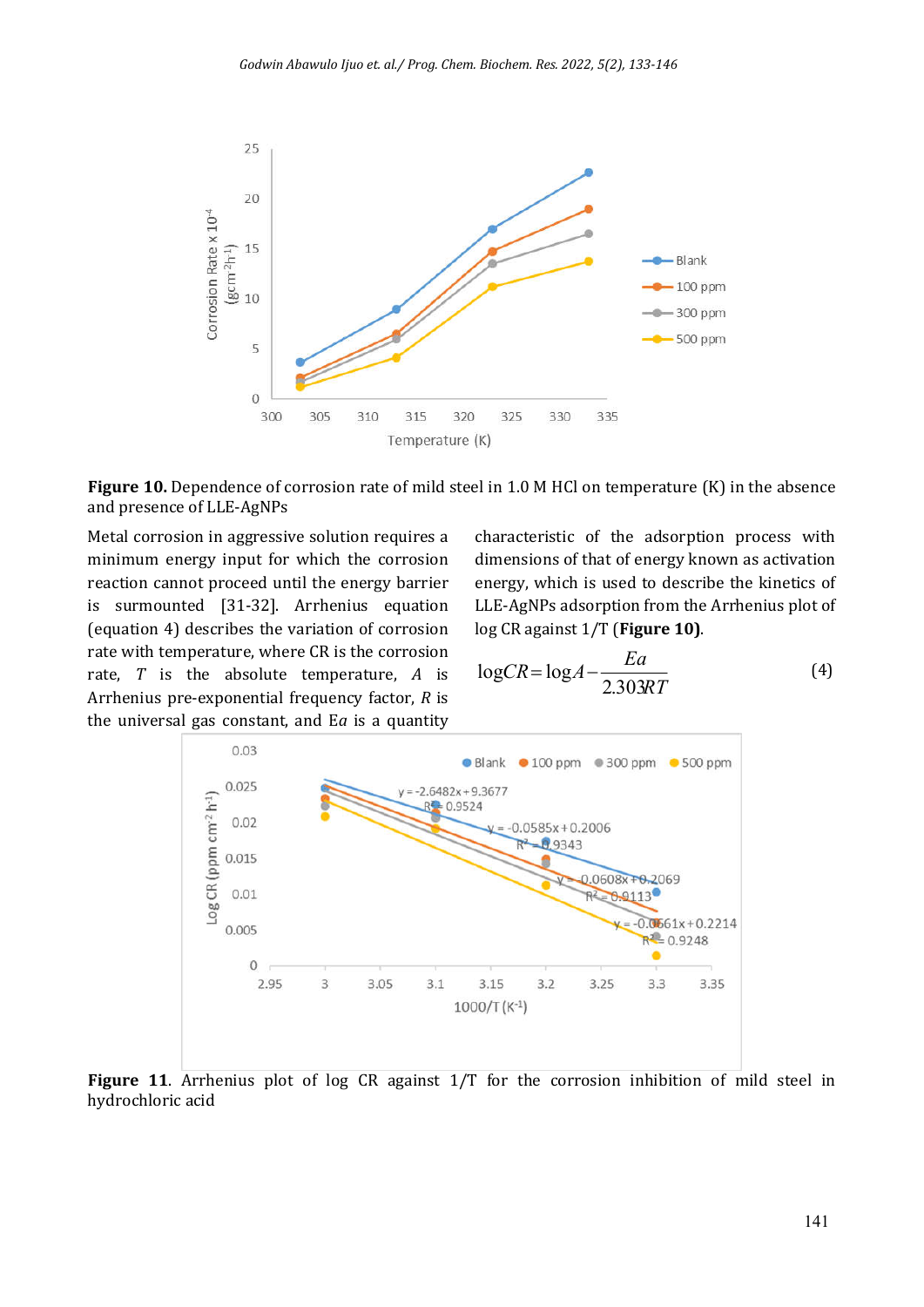The thermodynamic activation parameters obtained from the plots are listed in **Table 3**. The lowest value of Ea (22.017 KJmol<sup>-1</sup>) was obtained in the absence of LLE-AgNPs, which increased consistently with increase in the concentration of LLE-AgNPs, with the highest values of 30.004  $K$ Imol<sup>-1</sup> in the presence of 500 ppm of the inhibitor. The adsorbed LLE-AgNPs has provided an energy barrier and mass transfer to the change, leading to reduction in corrosion rate

[33]. The value of Ea greater than 80 KJmol<sup>-1</sup> has been reported to indicate chemical adsorption, as opposed to physical adsorption with Ea less than 80 KJmol<sup>-1</sup> [34-35]. From the experimentally determined Ea values which are all less than 80 KJmol-1, it is evidenced that the additives were physically adsorbed on the coupons. The multilayer protective coverage on the entire surface of the mild steel can therefore be considered to be obtained.





The enthalpy and entropy of adsorption of the inhibitor is related to the corrosion rate of a metal by equation 5.

$$
CR = \frac{RT}{Nh} \exp^{\left(\frac{\Delta S_{ads}}{R}\right)} \exp^{\left(\frac{-\Delta H_{ads}}{RT}\right)} \tag{5}
$$

With CR representing the corrosion rate of the mild steel, while R and N stands for gas constant Avogadro's number, respectively, Planck's constant and temperature are denoted with h and T, respectively. The entropy adsorption of the inhibitor on a metal is  $ΔS<sub>ads</sub>$  and  $ΔH<sub>ads</sub>$  is the enthalpy of adsorption of the inhibitor on a metal [36].

Equation (5) can be transformed into a linear form by taking logarithm of both sides of the equation to obtain equation (6),

$$
\log\left(\frac{CR}{T}\right) = \log\left(\frac{R}{Nh}\right) + \left(\frac{\Delta S_{ads}}{2.303R}\right) - \left(\frac{\Delta H_{ads}}{2.303RT}\right) \tag{6}
$$

From equation (6), a straight line graph of log (CR/T) versus 1/T was obtained (**Figure 12),** giving  $\Delta H_{ads}/2.303R$  and  $(log(R/Nh)$  $\Delta S_{\text{ads}}/2.303R$ , as the slope and intercept, respectively. The activation parameters evaluated are reported in **Table 3.** The endothermic nature of the mild steel dissolution in 1.0 M HCl is confirmed by the positive values of the enthalpy of activation for the inhibitor established. Likewise, the entropies of adsorption were positive for the composite, showing the associative mechanism of the activation complex, a reaction which was also proven to be spontaneous and feasible. These results were in excellent agreement with the reports of previous works [37].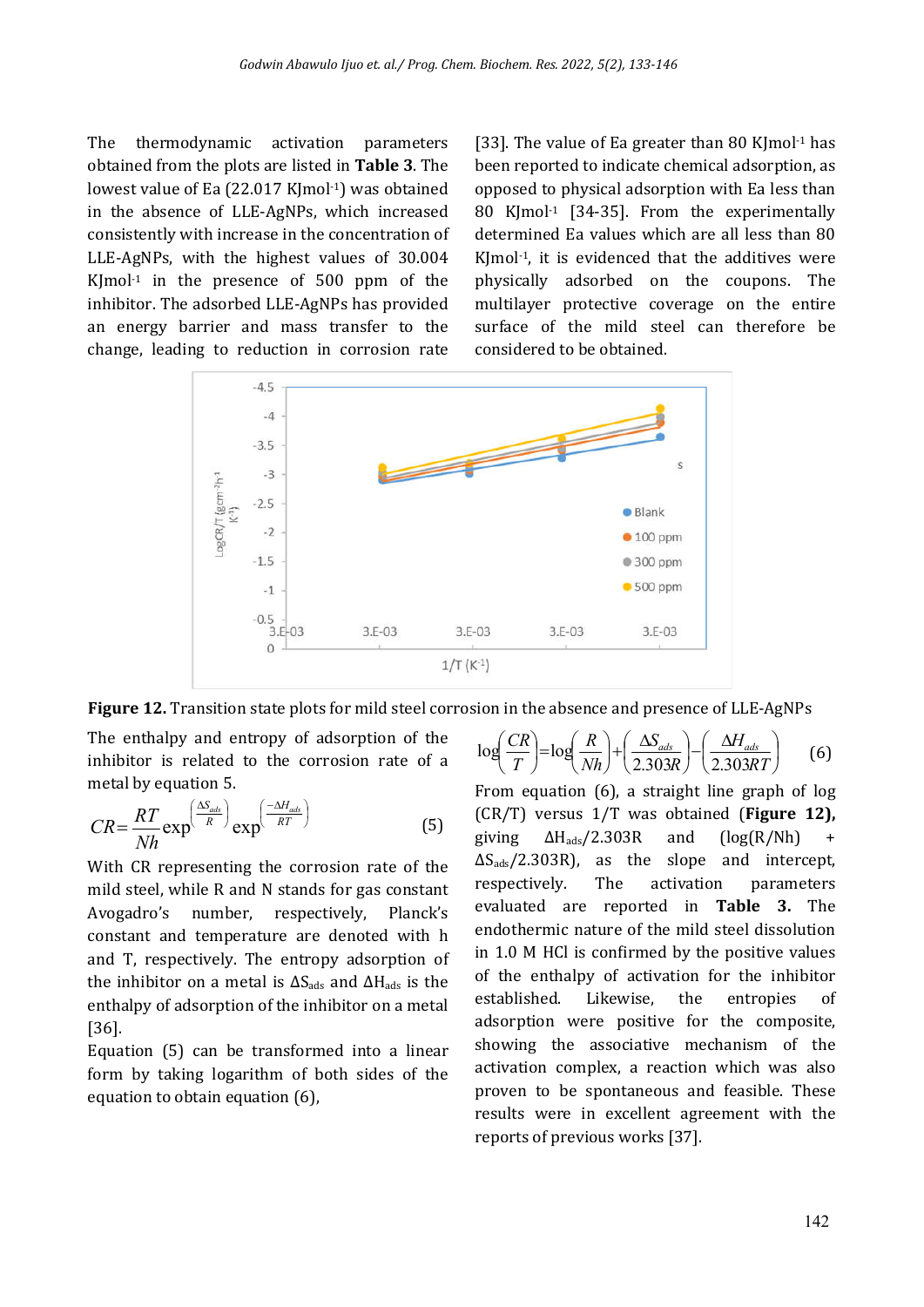| <b>rapic 3.</b> Thermodynamic parameters |                   |                                   |                                    |  |
|------------------------------------------|-------------------|-----------------------------------|------------------------------------|--|
| System (ppm)                             | Ea (kJ mol $-1$ ) | $\Delta H$ (J mol <sup>-1</sup> ) | $\Delta S$ (kJ mol <sup>-1</sup> ) |  |
| Blank                                    | 22.017            | 6.227                             | 0.317                              |  |
| 100                                      | 26.538            | 8.157                             | 0.328                              |  |
| 300                                      | 27.601            | 8.470                             | 0.331                              |  |
| 500                                      | 30.004            | 8.881                             | 0.334                              |  |

**Table 3.** Thermodynamic parameters

## **3.5. Adsorption Isotherm**

Of the various isotherms tested, Langmuir adsorption isotherms was found to be best fit in which case the linear regression coefficients (R<sup>2</sup>) was close to unity. According to the assumption of Langmuir adsorption isotherm, fixed number of adsorption sites is contained by the solid surfaces and each site holds one adsorbed species [38].

$$
\log\left(\frac{C}{\theta} = \log C - \log K\right) \tag{7}
$$

Langmuir isotherm can be written as indicated in **equation 7**, in which K is the adsorption equilibrium constant and  $\theta$  is the degree of surface coverage of the inhibitor. A straight line graphs were obtained when the log  $(C/\theta)$  were plotted against the values of log C [39].

Langmuir isotherm gives a straight line between  $C/\theta$  vs C, [40]. The values of  $\Delta G$  and Kads obtained from **Figure 13** are listed in **Table 4**. From the negative values obtained for  $\Delta G$ , the adsorption process proceeded spontaneously and is physically adsorbed to the mild steel surface.

Generally, the value of  $\Delta G^{\circ}_{ads}$  less or equal to -20 kJ mol−1 signifies physisorption, while chemisorption is signified by values more negative than −40 kJ mol<sup>-1</sup> [41-42].



**Figure 13.** Langmuir isotherm for the adsorption of LL onto mild steel surface in 1.0 M HCl at 303K and 333K respectively

| Table 4. Langmuir isotherm parameters obtained |       |         |           |           |                                  |
|------------------------------------------------|-------|---------|-----------|-----------|----------------------------------|
| Temperature<br>'K)                             | R2    | Slope   | Intercept | $K_{ads}$ | $\Delta G_{\rm ads}$<br>(k]/mol) |
| 303                                            | 1.000 | 200.000 | 100.000   | 0.010     | $-4.318$                         |
| 333                                            | 0.999 | 299.910 | 68.496    | 0.015     | $-0.583$                         |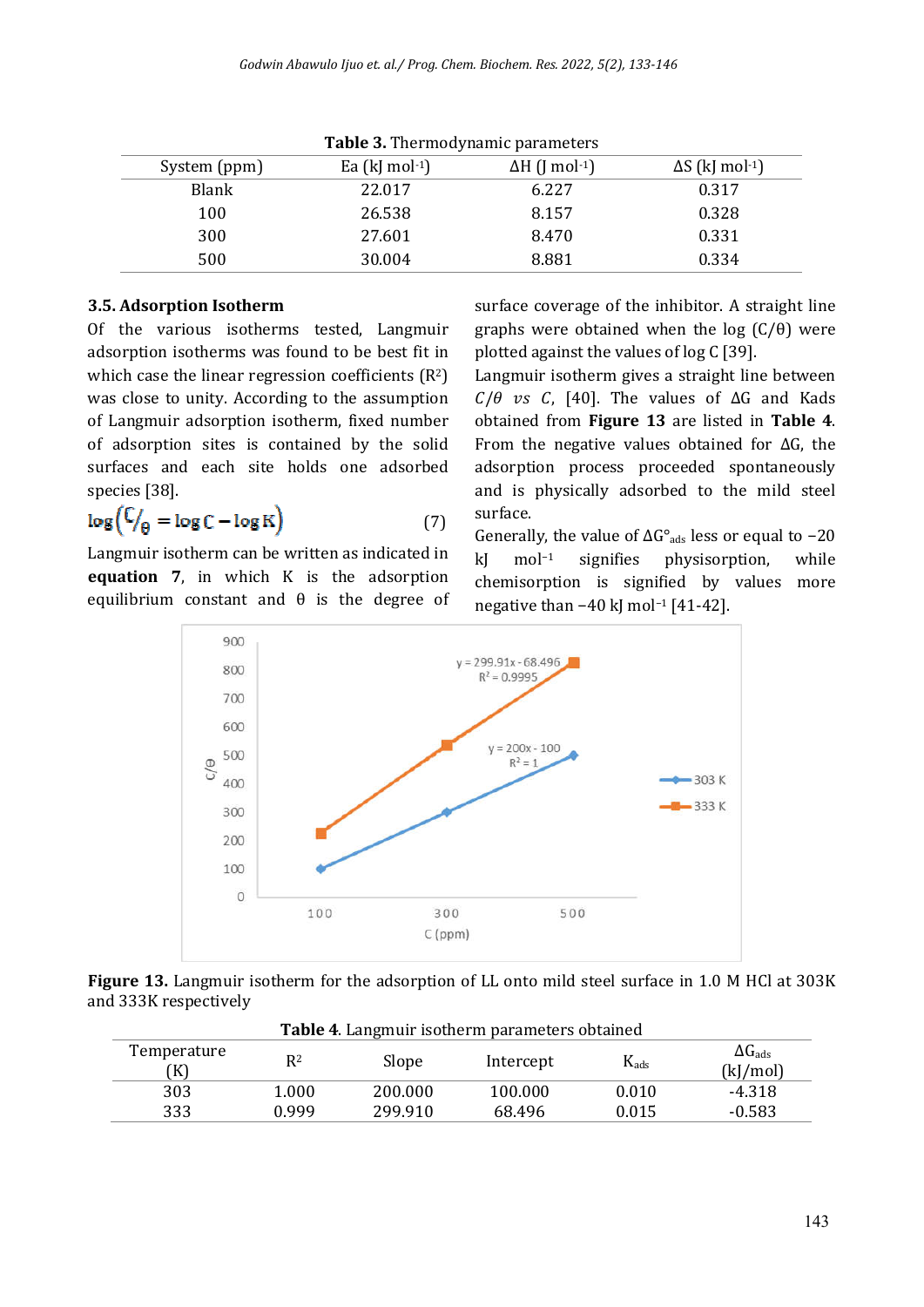#### **4. Conclusion**

The use of *Lonchocarpus laxiflorus* extract as a reducing agent for silver nitrate to nanoparticles, and its effectiveness as a cheap, economical, and eco-friendly inhibitor of corrosion of mild steel in 1.0 M HCl has been reported. The linear polarization studies revealed that the LLE-AgNPs affected both the cathodic and anodic processes, hence, is a mixed type inhibitor. The obtained values of activation energies (Ea) indicated that the LLE-AgNPs adsorbed on the mild steel surface through the mechanism of physisorption. The positive values of enthalpy and entropy of activation signified that the LLE-AgNPs adsorbed endothermically on the metal surface and that the activation complex in the rate determining step represents the associative mechanism. Comparatively, LLE-AgNPs is a more effective inhibitor of corrosion in 1.0 M HCl than only LL extract.

**Funding:** This research was funded by Tertiary Education Trust Fund Institution-Based Research Projects [RP] Intervention (TETFUND) of University of Agriculture Makurdi, Nigeria.

#### **Acknowledgement**

The authors extend their appreciation to the Directorate of Research and Development, as well as institution Committee on Research (ICR), University of Agriculture Makurdi, for their efforts in ensuring the shortlisting and funding this research work.

#### **Conflict of Interests**

No conflict of interests.

#### **References**

- [1] G.A. Ijuo, A.M. Orokpo, P.N. Tor, Effect of Spondias mombin Extract on the Corrosion of Mild Steel in Acid Media, *Chemrj*, 3 (2018) 64-77
- [2] N.AI Otaibi, H.H. Hammud, Corrosion Inhibition Using Harmal Leaf Extract as an Eco-Friendly Corrosion Inhibitor, *Molecules*, 26 (2021) 7024. https://doi.org/10.3390/molecules26227024
- [3] A. Ahmed, Corrosion inhibition effect of 2-Nphenylamino-5-(3-phenyl-3-oxo-1-propyl)-1,3,4 oxadiazole on mild steel in 1 M hydrochloric acid

medium:Insight from gravimetric and DFT investigations, *Materials Science for Energy Technologies*, 4 (2021) 398-406

- [4] A.E. Edidiong, K. Doga, B.E. Ituen, S.A. Umoren. Synthesis, Characterization and anticorrosion property of olive leaves extract titanium nanoparticles composite, *J of Adhesion Sci and Tech*, (2018). DOI: 10.1080/01694243.2018.1445800
- [5] D.C. Benjamin, A.L. Richard, H.R. David, Corrosion control and monitoring; a program management guide for selecting materials. Advanced Materials, Manufacturing and Testing Information Analysis Center (AMMTIAC), New York, USA, (2006) 1-19.
- [6] M. Chukwuma, https://allafrica.com/stories/201711160049.html, 2017.
- [7] O.O. Akinyem, C.N. Nwaokocha, A.O. Adesanya, Evaluation of Corrosion Cost of Crude Oil Processing Industry, *Journal of Engineering Science and Technology*, 7 (2012) 517-528
- [8] G.A. Ijuo, H.F. Chahul, I.S. Enej, Kinetic and thermodynamic studies of corrosion inhibition of mild steel using *Bridelia ferruginea* extract in acidic environment, *J. Adv. Electrochem*, 2 (2016) 107–112.
- [9] D. Nayak, S. Ashe, P.R. Rauta, Bark extract mediated green synthesis of silver nanoparticles: Evaluation of antimicrobial activity and antiproliferative response against osteosarcoma, *Mater Sci Eng C*, 58 (2016) 44–52.
- [10] M.A. Ayman, A.A. Hamad, G.A. El-Mahdy, O.E. Abdel-Rahman, Application of Stabilized Silver Nanoparticles as Thin Films as Corrosion Inhibitors for Carbon Steel Alloy in 1M Hydrochloric Acid, *Hindawi Publishing Corporation J nanomaterials*, (2013). https://doi.org/10.1155/2013/580607
- [11] T.W. Quadri, L.O. Olasunkanmi, O.E. Fayemi, Zinc oxide nanocomposites of selected polymers: synthesis, characterization, and corrosion inhibition studies on mild steel in HCl solution, *ACS Omega*, 2 (2017) 8421–8437.
- [12] M.M. Solomon, H. Gerengi, S.A. Umoren, Gum Arabic – silver nanoparticles composite as a green anticorrosive formulation for steel corrosion in a strong acid media, *Carbohyd Polym*, 181 (2018) 43– 55.
- [13] T.B. Asafa, M.O. Durowoju, K.P. Madingwaneng, S. Diouf, E.R. Sadiku, M.B. Shongwe, P.A. Olubambi, O.S. Ismail, M.T. Ajala, K.O. Oladosu, Gr–Al composite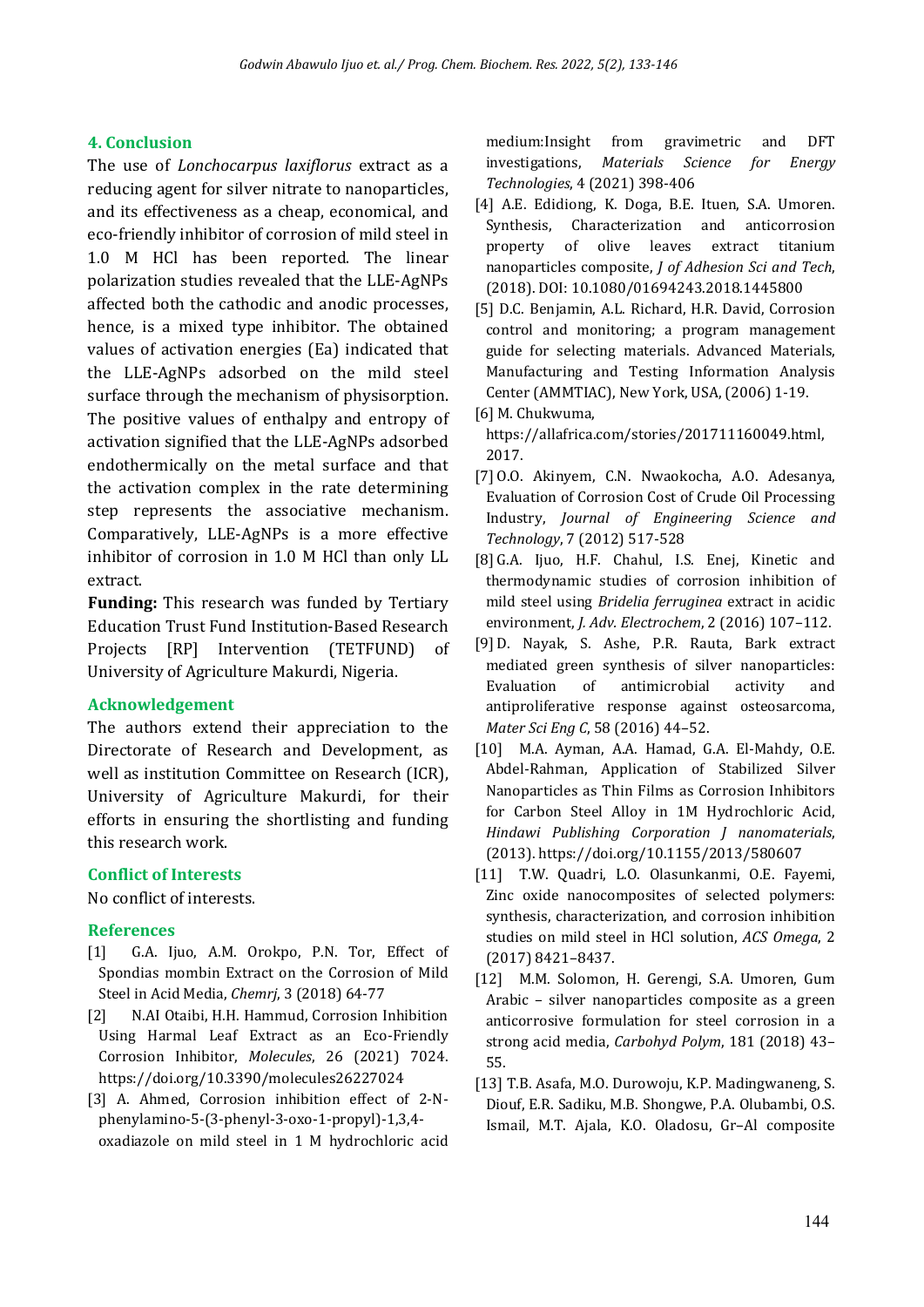reinforced with Si3N4 and SiC particles for enhanced microhardness and reduced thermal expansion. *Appl. Sci.* (2020) 1026. https://doi.org/10.1007/s42452-020-2838-5

- [14] D. N. Hans, African Ethnobotany: Poison and Drugs Chemistry, Pharmacology and Toxicology, CRC Press, *London*, 25 (1996) 1-5.
- [15] G.A. Ijuo, H.F. Chahul, and I.S. Eneji, Corrosion inhibition and adsorption behavior of Lonchocarpus laxiflorus extract on mild steel in hydrochloric acid, *Ew J Chem Kinet*, 1 (2016) 21-30.
- [16] K. Shameli, M. Bin Ahmad, E.A.J. Al-Mulla EA, N.A. Ibrahim, P. Shabanzadeh, A. Rustaiyan, Y. Abdollahi, S. Bagheri, S. Abdolmohammadi, M.S. Usman, M. Zidan. Green biosynthesis of silver nanoparticles using Callicarpa maingayi stem bark extraction, *Molecules*, 17 (2016) 8506-17. doi: 10.3390/molecules17078506.
- [17] E.F.Olasehinde, S.J. Olusegun, A. S Adesina, S.A Omogbehin, H. Momoh-Yahayah, Inhibitory action of Nicotiana tobacum extracts on the corrosion of mild steel in HCl: adsorption and thermodynamic study, *Natural Science*, 11 (2013) 83-90
- [18] M. Salari, M.S. Khiabani, R.R. Mokarram., B. Ghanbarzadeh, H.S. Kafil, Development and evaluation of chitosan based active nanocomposite films containing bacterial cellulose nanocrystals and silver nanoparticles, *Food Hydrocolloids*, 84 (2018) 414-423
- [19] G. Maduraiveeran, R. Ramaraj, Silver nanoparticles embedded in functionalized silicate sol-gel network film as optical sensor for the detection of biomolecules, *J Anal Chem*, 68 (2015) 241-8.
- [20] A.M. Whelan, M.E. Brennan, W.J. Blau, J.M. Kellya, Enhanced third-order optical nonlinearity of silver nanoparticles with a tunable surface plasmon resonance, *J Nanosci Nanotechnol*, 4 (2015) 66-8
- [21] R. Desai, V. Mankad, S.K. Gupta, P.K. Jha, Size distribution of silver nanoparticles: UV-visible spectroscopic assessment. *Nanosci Nanotechnol Lett*, 4(2015) 30-4.
- [22] R. He, X. Qian, J. Yin, Z. Zhu, Preparation of polychrome silver nanoparticles in different solvents, *J Mater Chem*, 12 (2015) 3783-6.
- [23] A.M. Law, W.D. Kelton, Simulation Modelling and Analysis. 2nd Edition, McGraw-Hill, New York, 1991
- [24] O. Benhabiles, F. Galiano, T. Marino, H. Mahmoudi, H. Lounici, A. Figoli, Preparation and Characterization of TiO2-PVDF/PMMA Blend Membranes Using an Alternative Non-Toxic Solvent for UF/MF and Photocatalytic Application, *Molecules*, 24 (2019) 724. doi:10.3390/molecules24040724
- [25] J. Bagyalakshmi, H. Haritha, Green Synthesis and Characterization of Silver Nanoparticles Using *Pterocarpus marsupium* and Assessment of its *In vitro* Antidiabetic Activity, *AJADD*, 5 (2017), 118- 130.
- [26] M.M Ihebrodike, C.N. Michael, B.O. Kelechukwu, L.A Nnanna, M.A. Chidiebere, F.C. Eze, E.E.Oguzie, Experimental and theoretical assessment of the inhibiting action of *Aspilia africana* extract on corrosion aluminium alloy AA3003 in hydrochloric acid, J Mater Sci, 47 (2019) 2559-2572. DOI: 10.1007/s10853-011-6079-2
- [27] V. Grudić, I. Bošković, A. Gezović, Inhibition of Copper Corrosion in NaCl Solution by Propolis Extract, *Chem. Biochem. Eng. Q.*, 32 (2018) 299–305.
- [28] M.E. Sadeghi, F.T. Shahrabi, J. Neshati, 2-Butyne-1,4-diol as a novel corrosion inhibitor for API X65 steel pipeline in carbonate/bicarbonate solution, *Corros Sci*, 54 (2012) 36–44.
- [29] C. Shen, V. Alvarez, J.D.B. Koenig, and J. Luo,. Gum Arabic as corrosion inhibitor in the oil industry: experimental and theoretical studies, Corrosion Engineering, *Science and Technology*, 54 (2019) 444- 454
- DOI: 10.1080/1478422X.2019.1613780
- [30] M.M. Ihebrodike, A. U. Anthony A.U., B.O. Kelechukwu, G.A. Alozie, The inhibition Effect of *Solanummelongena L*, leaf extract on the corrosion of aluminium in tetraoxosulphate (vi) acid, *Afr. J. Pure Appl. Chem*, 4 (2010) 158-165.
- [31] B.A. Sami, On the corrosion inhibition of carbon steel in 1 M HCl with a pyridinium-ionic liquid: chemical, thermodynamic, kinetic and electrochemical studies, *RSC Adv*, 7 (2017) 36688
- [32] N.O. Eddy, A.E. Patricia, P.A.P. Mamza, Ethanol extract of Terminalia catappa as a green inhibitor for the corrosion of mild steel in H2SO4. *Green Chem Lett Rev*, 2 (2009) 223-231.
- [33] N.O. Eddy, E.E. Ebenso, Corrosion inhibition and adsorption properties of ethanol extract of Gongronema latifoliumon mild steel in H2SO4, *Pigment and Resin Technology*, 39 (2010) 77-83.